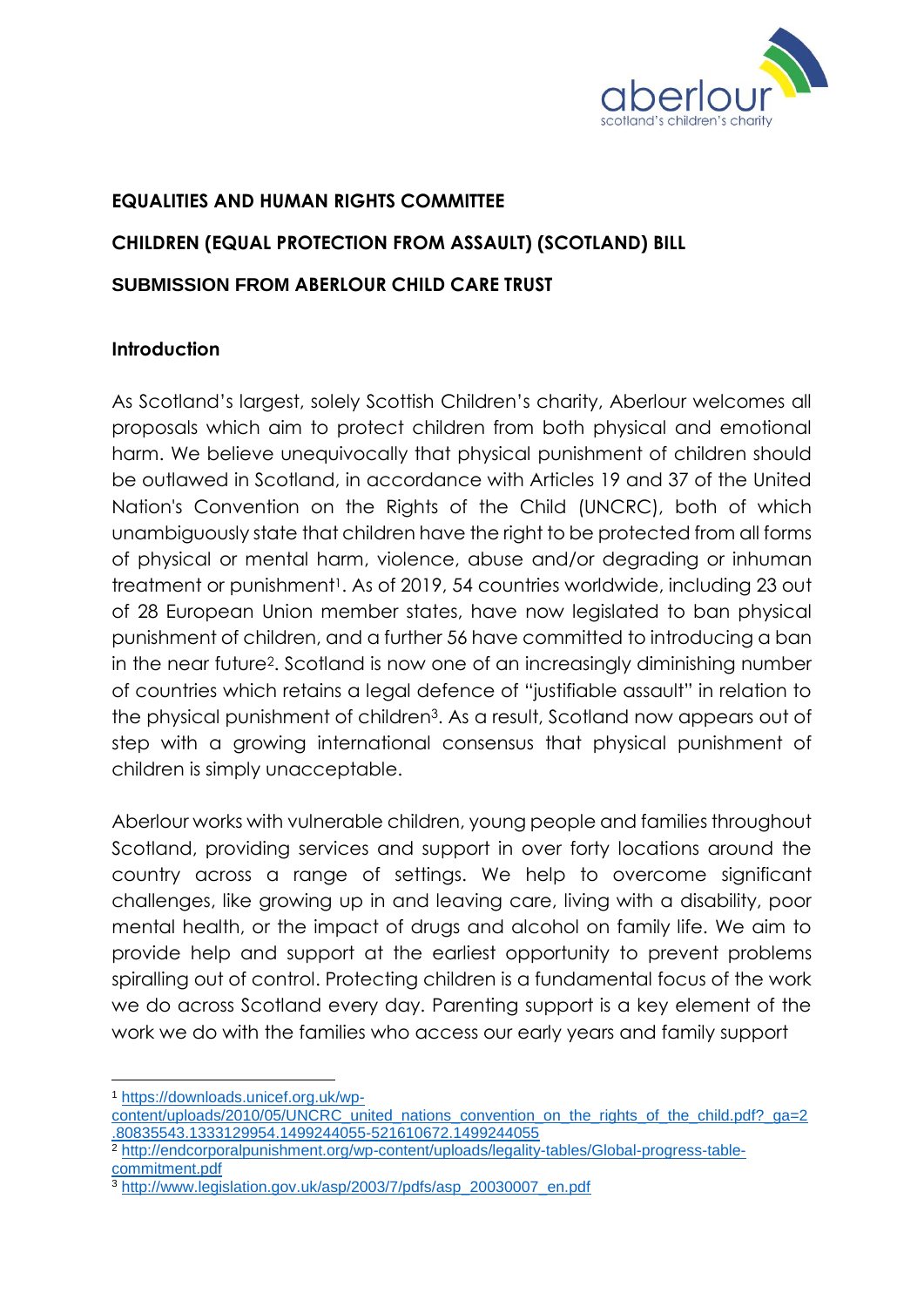

services, helping parents to gain the skills they need to be confident and secure in their parenting. With a proud history of both advocating for and delivering positive parenting interventions, we feel the focus of a prohibition on physical punishment of children should not be to criminalise parents but to protect children by promoting positive alternatives to physical punishment.

# **Equal Protection**

We are fully supportive of the proposal to provide equal protection to children from assault by prohibiting physical punishment. We believe all physical punishment of children should be prohibited by law, and that children require more, not less, protection from violence than adults. There naturally exists an imbalance of power in adult-child relationships, and as a result it is critical that children are provided with as a much protection as possible to mitigate any risk of harm. As a society, we now accept without question that it is simply wrong, and indeed against the law, for teachers, foster carers, residential child care workers, and any other person with caring responsibilities, other than those with parental rights, to physically punish children. However, parents are still afforded the right to do so, and we believe this is an anomaly which must be addressed. There is overwhelming international evidence which now highlights that no positive effect results from physically punishing children, and in fact physical punishment has the potential to damage children emotionally and risks escalation into physical abuse4. Therefore, we see no reasonable basis for retaining a defence of justifiable assault of children within Scots Law, and fully support the aim and intention of this Bill.

As a result of comprehensive international research over the last decade on the effects of physical punishment on children, we can now evidence that physical punishment can provoke multiple negative outcomes, including: an increase in aggression and anti-social behaviour amongst children; exacerbation of existing problem behaviour; the likelihood of triggering adult aggression and anti-social behaviour later in life; and an increased risk of child maltreatment5. It has been evidenced that escalation from mild smacking to

<sup>1</sup> <sup>4</sup> [http://endcorporalpunishment.org/wp-content/uploads/research/Research-effects-summary-2015-](http://endcorporalpunishment.org/wp-content/uploads/research/Research-effects-summary-2015-05.pdf) [05.pdf](http://endcorporalpunishment.org/wp-content/uploads/research/Research-effects-summary-2015-05.pdf)

<sup>5</sup> <https://www.nspcc.org.uk/globalassets/documents/research-reports/equally-protected.pdf>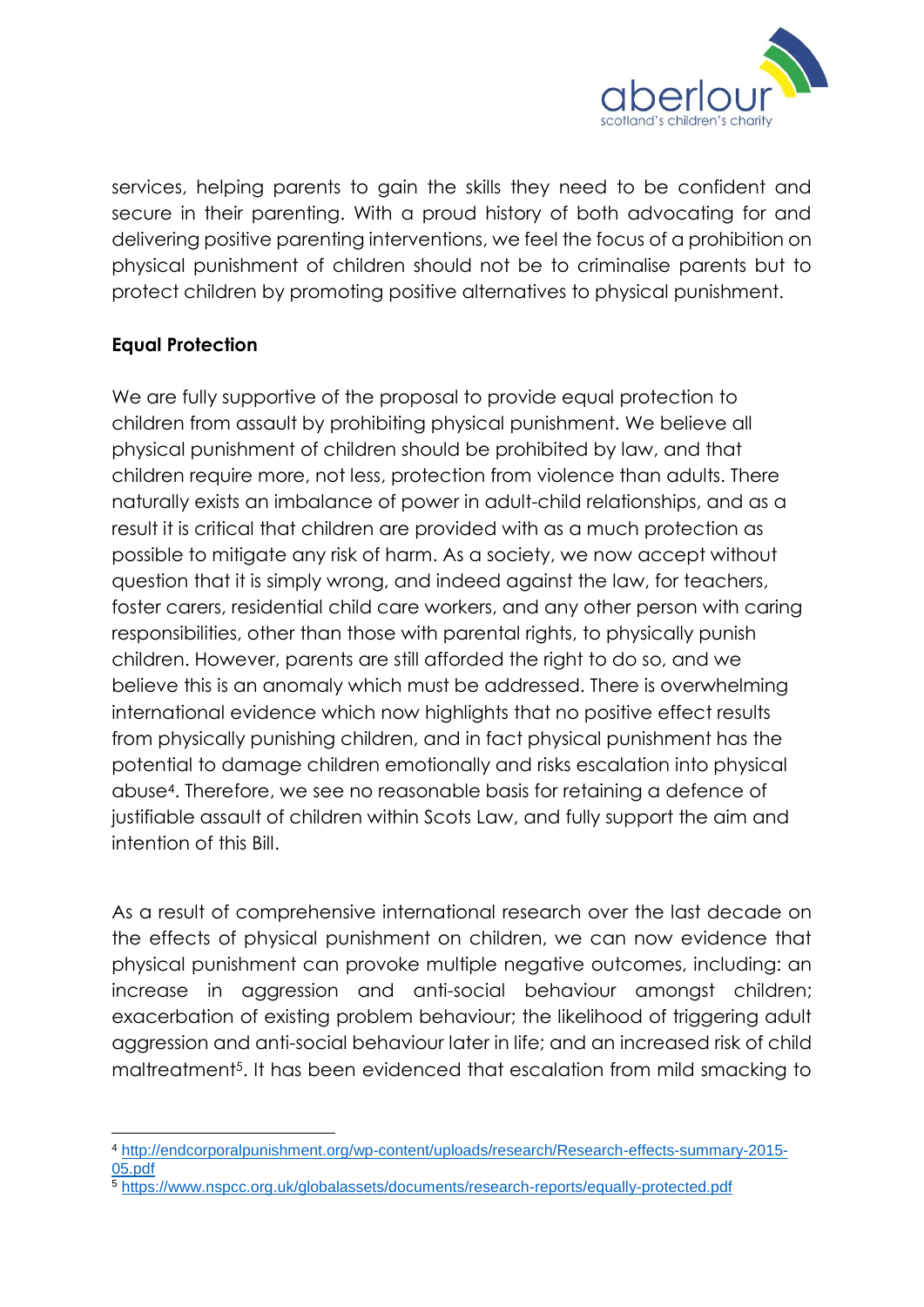

serious assaults is an intrinsic feature of physical punishment<sup>6</sup>, and there are also clear indicators that child maltreatment which begins as physical punishment can lead to physical abuse through a "*vicious cycle of cascading conflict.*" <sup>7</sup> It has also been identified there is a link between physical punishment and child mental health problems. Indeed, the most recent evidence has clearly established a link between physical punishment and detrimental outcomes generally, with no evidence at all that physical punishment has any positive effect8. Research has evidenced that physical punishment can expose children in such a way that they are more accepting of invasive physical contact, increasing the likelihood of being victims of sexual abuse. In addition, children are unlikely to complain when they believe physical punishment is permitted and justified, even when it is egregious. Furthermore, even the slightest smack sends children the clear message that hitting people is acceptable. Therefore, as evidenced by the experience of many other countries which have prohibited the physical punishment of children, we believe the introduction of such a prohibition would lead to a decline in the number of cases of physical abuse of children in Scotland.

Whilst part 7 of the Criminal Justice (Scotland) Act 2003 does include some protections and limitations as to what constitutes acceptable physical punishment of children<sup>9</sup>, we believe it does not go far enough. Furthermore, it is the responsibility of every government to provide appropriate protection to all its citizens, including children. To this end, the Scottish Government is duty bound to meet its obligations in relation to the European Convention of Human Rights (ECHR), specifically Article 3 which guarantees its citizens "*freedom from torture and inhuman or degrading treatment or punishment*" <sup>10</sup>. In addition, we believe the Scottish Government's stated commitment to fully incorporate the principles of the UNCRC insists that a full prohibition on physical punishment of children must be implemented in Scotland if they are to follow through on that commitment.

However, we believe the introduction of legislation should not be done in isolation and should only be seen as one part of a wider strategy of informing and educating the public as to why it is necessary to introduce such a prohibition. Legislating alone will not protect children from physical harm, yet

1

<sup>6</sup> <http://www.childrenareunbeatable.org.uk/the-case-for-reform/section-58.html>

<sup>7</sup> <https://www.nspcc.org.uk/globalassets/documents/research-reports/equally-protected.pdf>

<sup>8</sup> Gershoff ET, Grogan-Kaylor A. Spanking and child outcomes: Old controversies and new meta-analyses. *Journal of Family Psychology.* 2016;30:453-469

<sup>9</sup> [http://www.legislation.gov.uk/asp/2003/7/pdfs/asp\\_20030007\\_en.pdf](http://www.legislation.gov.uk/asp/2003/7/pdfs/asp_20030007_en.pdf) 

<sup>10</sup> [http://www.echr.coe.int/Documents/Convention\\_ENG.pdf](http://www.echr.coe.int/Documents/Convention_ENG.pdf)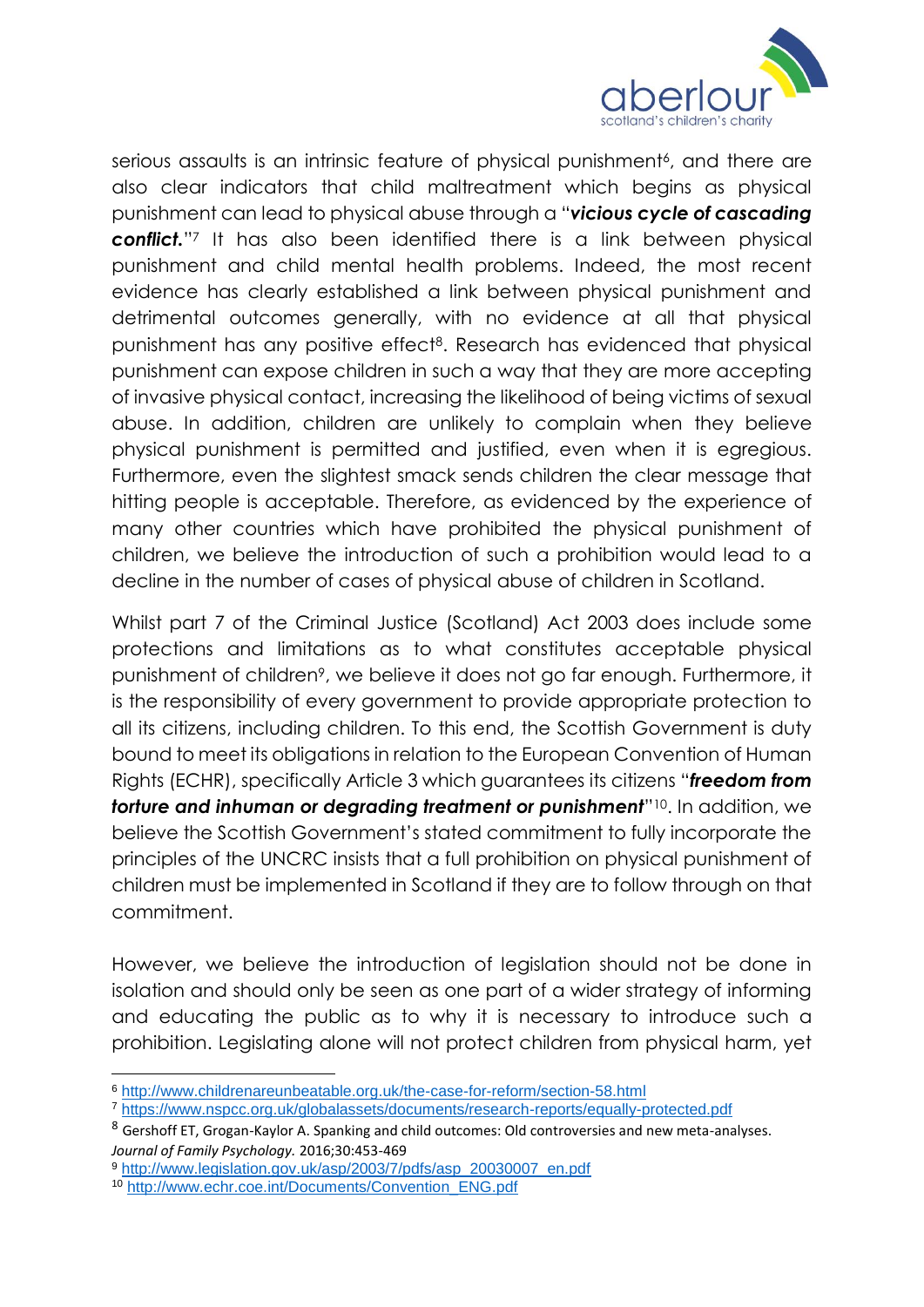

legislation can act as a tool for educating the public with regard to what is and what is not acceptable behaviour. We accept that public opinion is currently not overwhelmingly in favour of prohibiting all physical punishment of children, although a change in the law can often lead to a shift in public opinion and behaviour. We believe that this Bill is not only important for embedding equal protection for children within law but will also in part fulfil that function of informing and educating the general public of the need to do so. Nonetheless, it is our opinion that any new legislation should be accompanied by an ongoing information and awareness raising campaign aimed at informing the public of the merits of positive parenting and the longterm harm that can be caused by physically punishing children. Moreover, we also believe that in addition to the introduction of legislation and an accompanying information and awareness raising campaign, to promote a wholesale shift in public opinion and behaviour there is also required substantial statutory investment in interventions which aim to support parents and improve positive parenting. It is our experience that offering parenting programmes and initiatives which promote positive parenting strategies, such as those we deliver in our own early years and family support services, can help and support parents to develop alternative approaches to physical punishment. It is our belief that such parenting support for those who require it, alongside the universal provision of information and advice through multiple channels, including via the Scottish Government, NHS, social work, schools and the media, will ultimately expedite the understanding and acceptance amongst the wider population that, as a society, we no longer tolerate physical punishment of children.

# **Family Support**

The Bill's financial memorandum states that "*evidence from countries which have prohibited the physical punishment of children suggests it [parenting support] is central to driving the wider cultural change in attitudes away from physical punishment and towards other, more positive parenting*  **techniques**"<sup>11</sup>. This is consistent with our experience from delivering family support services and positive parenting initiatives. We find that such supports are key to ensuring, often vulnerable, parents are helped to learn and develop alternative strategies and techniques, which can aid both attitudinal and cultural change amongst parents and wider society in relation to physical

 $\frac{1}{11}$ 

[https://www.parliament.scot/S5\\_Bills/Children%20\(Equal%20Protection%20from%20Assault\)%20\(Sc](https://www.parliament.scot/S5_Bills/Children%20(Equal%20Protection%20from%20Assault)%20(Scotland)%20Bill/SPBill38FMS052018.pdf) [otland\)%20Bill/SPBill38FMS052018.pdf](https://www.parliament.scot/S5_Bills/Children%20(Equal%20Protection%20from%20Assault)%20(Scotland)%20Bill/SPBill38FMS052018.pdf)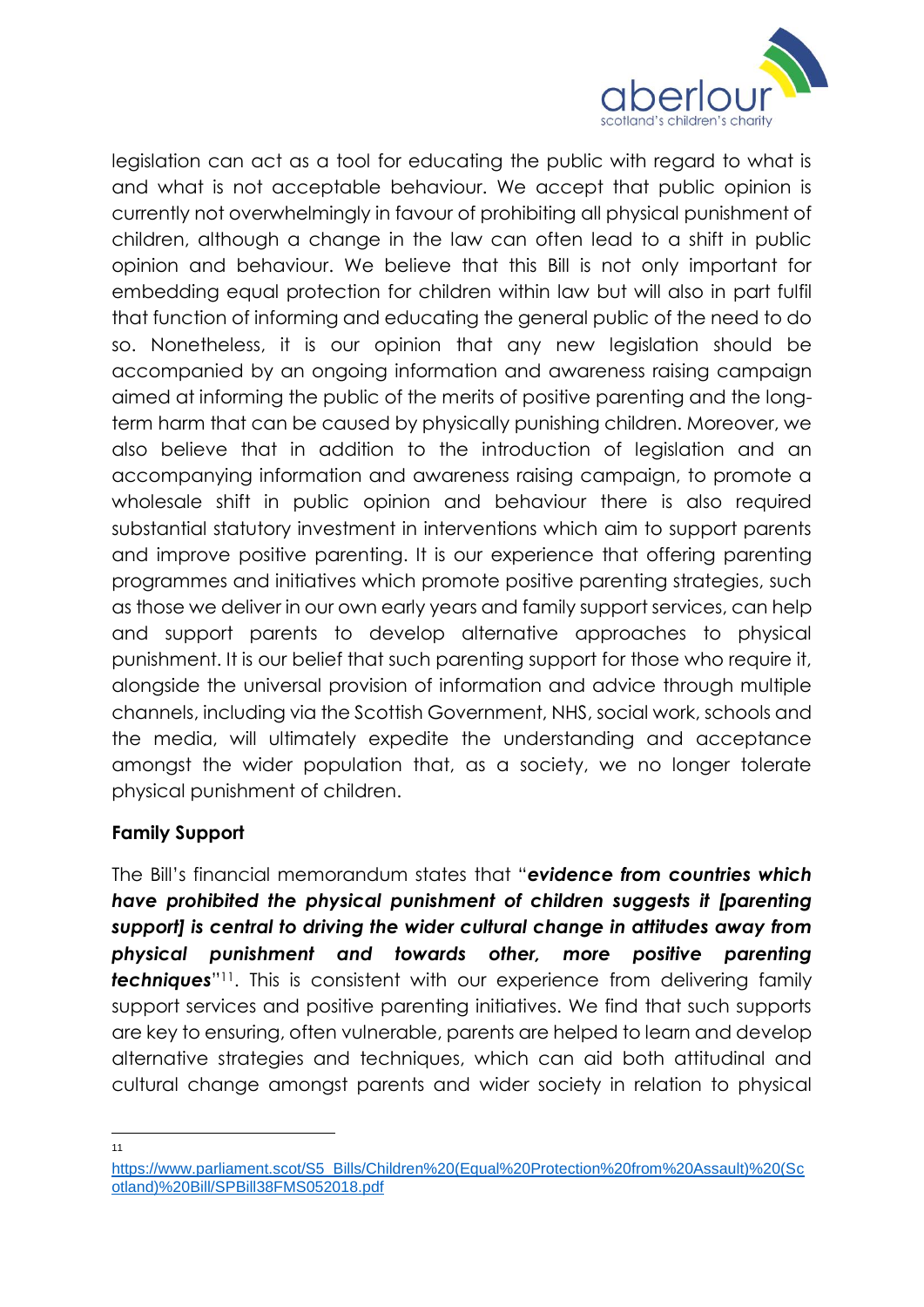

punishment of children. For many parents we work with, their own experiences as children have influenced their approach to parenting, including their attitude to physical punishment. It is therefore essential to ensure that for particular groups of parents, such as parents with learning disabilities, there are the appropriate services and supports available locally which can help and support them to develop alternative approaches and build capacity and confidence in their parenting.

It is our opinion that the best approach to protecting children from all forms of harm, including physical punishment, is through early identification, early intervention and the provision of needs-led family support, which, as we have outlined, can in many circumstances help and support parents to become confident in their parenting and reduce the likelihood of parents resorting to physically punishing their children. It is our experience, from working with families every day, that if you identify and address issues early through preventative measures, needs-led support and positive parenting alternatives then parents are less likely to physically punish their children. Therefore, we believe the best legislative protection children can have from all forms of harm is to ensure a statutory obligation on the Scottish Government, local authorities and other relevant public bodies to provide the appropriate services and support to meet all families' needs. In addition, we would caution against the Scottish Parliament passing this Bill without commitment from the Scottish Government to make available the necessary financial and additional resources to ensure that all families who require such can access the appropriate support; in particular vulnerable parents, such as parents with learning disabilities, who otherwise could be at risk of becoming criminalised as a result of any change in law effected by this Bill.

# **Financial Implications**

We believe that statutory investment in services and resources to ensure the availability of family and parenting support to families who need it most, along with a national public information and awareness raising campaign, in order to promote positive parenting alternatives to physical punishment of children, as well as to highlight any change in law, will inevitably have associated costs. However, we believe such costs are likely, over time, to be mitigated by a reduction in costs and resources associated with the intervention of social work services and/or police, as a result of a decline in the number of instances of